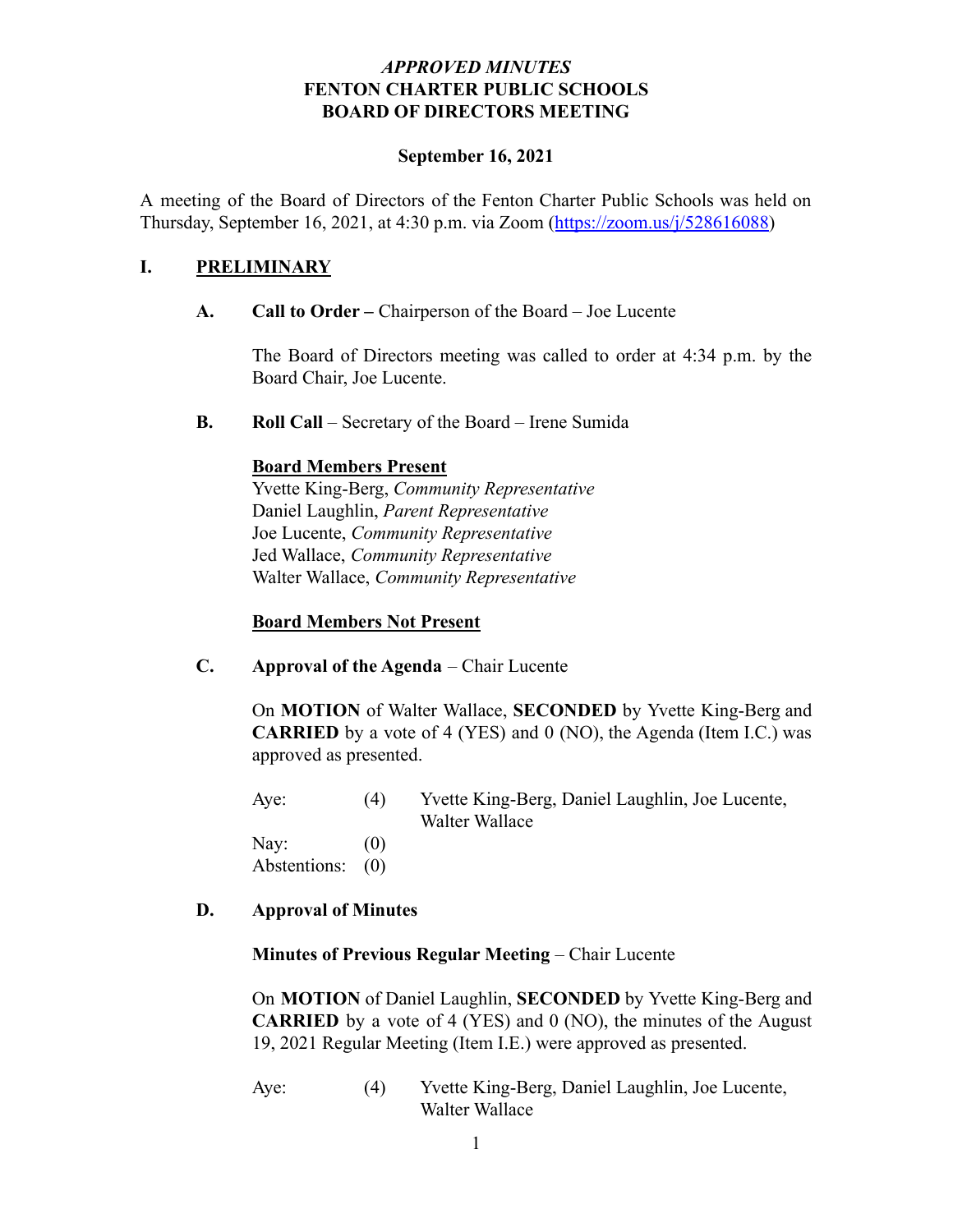Nav:  $(0)$ Abstentions: (0)

#### **II. COMMUNICATIONS**

#### **A. Presentations from the Public** – Chair Lucente

There were no presentations from the public.

#### **B. Committee/Council Reports**

Minutes of all meetings held by any committee and/or council were sent to the Board Members prior to this meeting.

There were no further reports by committees/councils.

#### **C. Financial Business Manager's Report**

Erik Okazaki, Associate Client Manager, EdTec, and Assistant to the Financial Business Manager of the FCPS, presented the following update on F22 financials:

- Consolidated net income is \$2.08M, an increase of \$306K from the original approved budget. The main drivers for this change include:
	- o Decrease in enrollment (consolidated decrease of 79 students)
	- o Alignment of staffing with actual enrollment and school needs (\$504K consolidated decrease in expense)
	- o Decrease in projected OPEB contributions needed (\$444K consolidated decrease in expense)
	- o Increase in LAUSD SELPA special education revenue rates (\$245K consolidated increase in revenue)

#### **D. Directors' Reports**

Fenton Avenue Charter School (FACS) – Ms. Monica Castañeda, Director, reported.

Santa Monica Boulevard Community Charter School (SMBCCS) – Mr. Walter Gomez, Assistant Director, reported.

Fenton Primary Center (FPC) – Mrs. Sirui Thomassian, Assistant Director, reported.

Fenton STEM Academy (STEM) – Mrs. Jennifer Miller, Director, reported.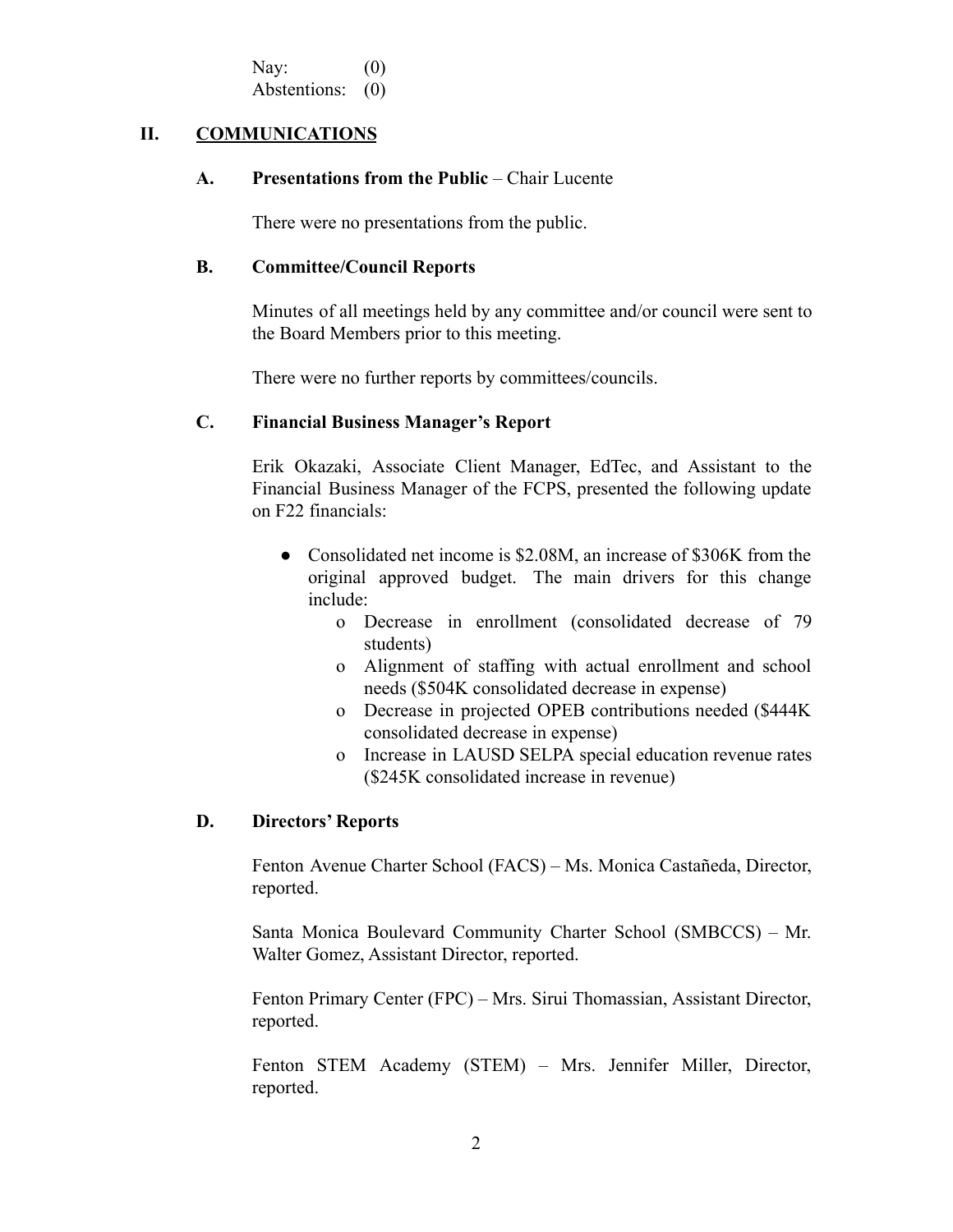Fenton Charter Leadership Academy (FCLA) – Mrs. Jennifer Miller, Director, reported.

## **E. Chief Operating Officer's Report**

Fenton Charter Public Schools (FCPS) – Mr. Jason Gonzalez, Chief Operating Officer, reported.

## **F. Chief Executive Officer's Report**

Fenton Charter Public Schools (FCPS) – Dr. David Riddick, Chief Executive Officer, reported.

## **III. CONSENT AGENDA ITEMS**

There were no items scheduled for the Consent Agenda this month.

## **IV. ITEMS SCHEDULED FOR ACTION**

*Jed Wallace joined the meeting at 5:28 p.m.*

A. **Recommendation to ratify and accept executive action on the assignment of Yesenia Fuentes and Kelley Christenson to serve as Distance Learning Lead Teachers for Fenton Avenue Charter School, Santa Monica Boulevard Community Charter School, Fenton Primary Center, Fenton STEM Academy and Fenton Charter Leadership Academy**

On **MOTION** of Yvette King-Berg, **SECONDED** by Daniel Laughlin and **CARRIED** by a vote of 5 (YES) and 0 (NO), the recommendation to ratify and accept executive action on the assignment of Yesenia Fuentes and Kelley Christenson to serve as Distance Learning Lead Teachers for Fenton Avenue Charter School, Santa Monica Boulevard Community Charter School, Fenton Primary Center, Fenton STEM Academy and Fenton Charter Leadership Academy (Item IV.A.) was approved as presented.

| Aye:         | (5) | Yvette King-Berg, Daniel Laughlin, Joe Lucente, |
|--------------|-----|-------------------------------------------------|
|              |     | Jed Wallace, Walter Wallace                     |
| Nay:         | (0) |                                                 |
| Abstentions: | (0) |                                                 |

**B. Recommendation to approve hiring of Richard Pearson as IT Manager for the Fenton Charter Public Schools**